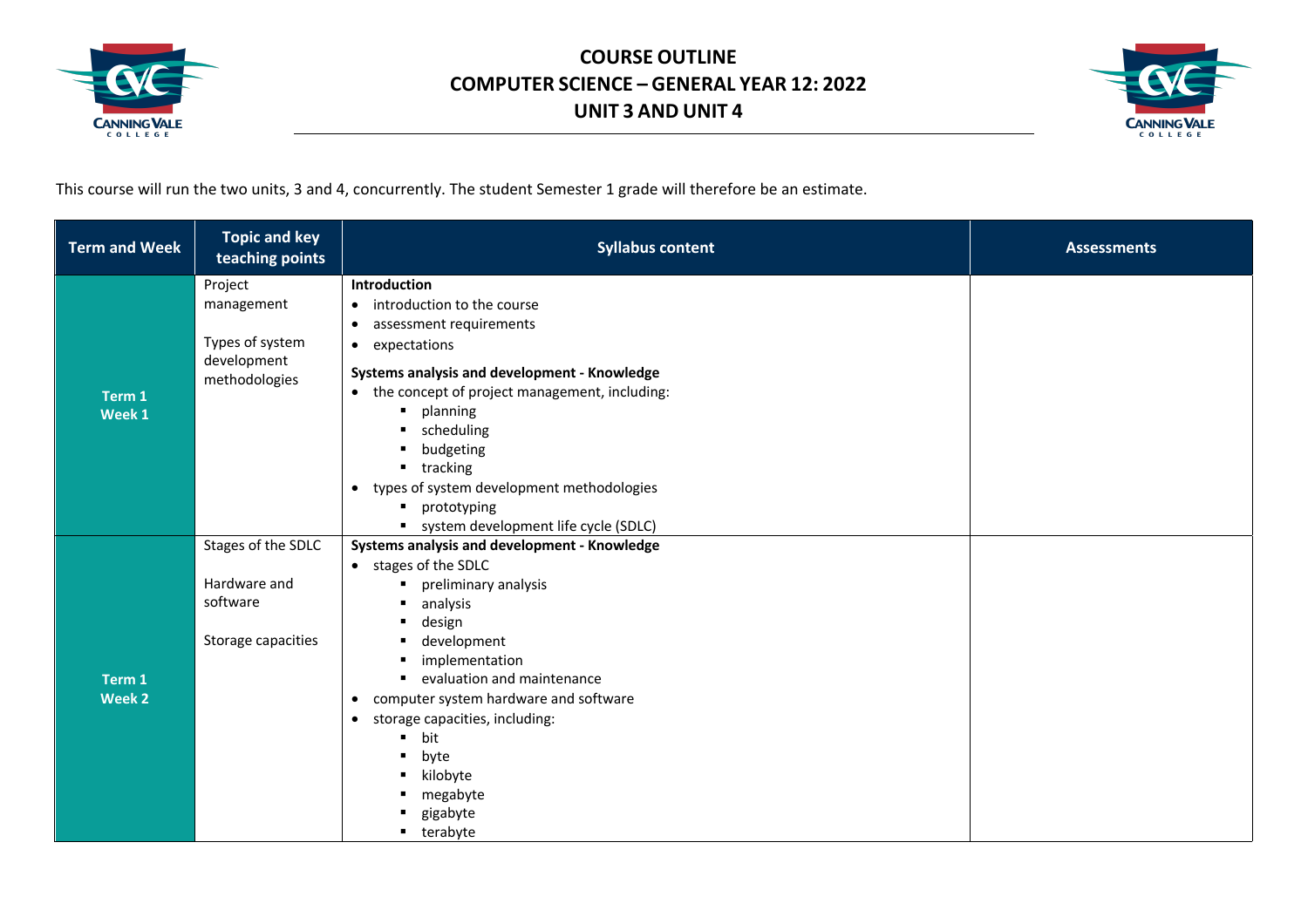



|                 | Boot process        | Systems analysis and development - Knowledge                                           | Task 1: Project - Analyse an existing  |
|-----------------|---------------------|----------------------------------------------------------------------------------------|----------------------------------------|
|                 |                     | the concept of boot process<br>$\bullet$                                               | system and recommend                   |
|                 | Hardware            | appropriate hardware components for a computer system designed for a specific purpose, | hardware/software 10%                  |
|                 | components for a    | including:                                                                             | (Term 1 Weeks 3-6)                     |
|                 | computer system     | input                                                                                  |                                        |
|                 |                     | output                                                                                 | Task 2: Theory test - Systems analysis |
|                 | Fetch-execute cycle | processing                                                                             | and development 5% (Term 1 Week 6)     |
| Term 1          |                     | storage (primary and secondary)                                                        |                                        |
| Week 3-4        | Components of the   | the concept of the fetch-execute cycle<br>$\bullet$                                    |                                        |
|                 | <b>CPU</b>          | functions of the components of the central processing unit (CPU)                       |                                        |
|                 |                     | arithmetic logic unit (ALU)                                                            |                                        |
|                 | Standard operating  | control unit (CU)                                                                      |                                        |
|                 | environments        | registers                                                                              |                                        |
|                 |                     | program counter                                                                        |                                        |
|                 |                     | system clock                                                                           |                                        |
|                 |                     | the role of the standard operating environment (SOE)                                   |                                        |
|                 | Systems             | Systems analysis and development - Knowledge                                           |                                        |
|                 | development         | • systems development documentation as a part of the SDLC                              |                                        |
|                 | documentation       | ■ context diagrams using Yourdon/Demarco notation                                      |                                        |
|                 | Ethics              | Systems analysis and development - Skills                                              |                                        |
|                 |                     | analyse context diagrams<br>$\bullet$                                                  |                                        |
|                 | Privacy and         | document an existing system                                                            |                                        |
|                 | etiquette           | ٠                                                                                      |                                        |
|                 |                     | create context diagrams using Yourdon/Demarco notation, as a part of the SDLC<br>٠     |                                        |
| Term 1          | Troubleshooting     | Systems analysis and development - Knowledge                                           |                                        |
| <b>Week 5-6</b> | strategies          | the purpose of an ICT code of conduct<br>$\bullet$                                     |                                        |
|                 |                     | ethics in the development and use of ICT systems<br>$\bullet$                          |                                        |
|                 |                     | privacy considerations in the development and use of ICT systems<br>٠                  |                                        |
|                 |                     | digital communications etiquette when using ICT systems<br>٠                           |                                        |
|                 |                     | troubleshooting strategies, including:<br>$\bullet$                                    |                                        |
|                 |                     | diagnosis of fault                                                                     |                                        |
|                 |                     | implement a solution                                                                   |                                        |
|                 |                     | document troubleshoot procedure                                                        |                                        |
|                 |                     | appropriate physical preventative maintenance measures                                 |                                        |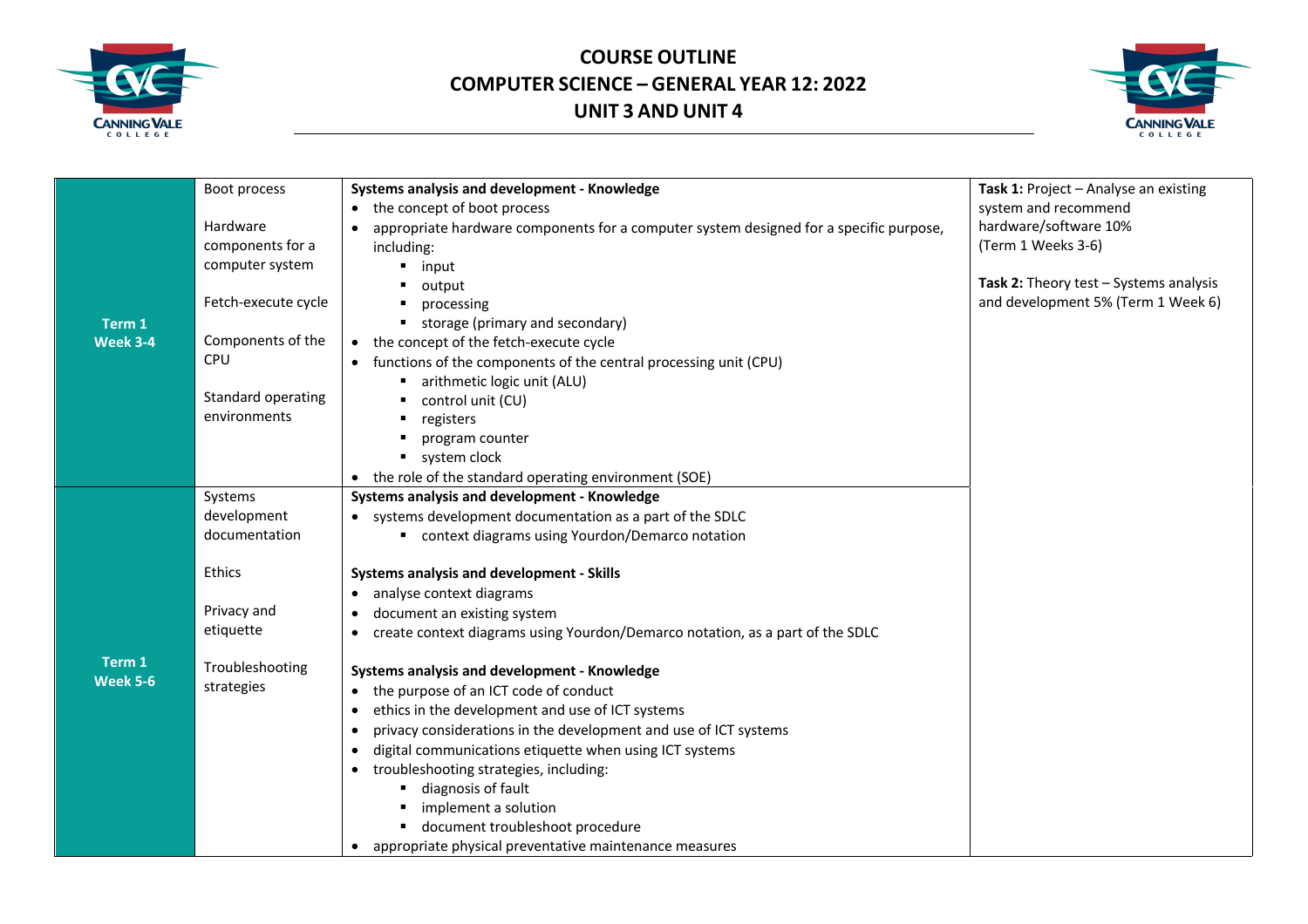



|                  | Spreadsheet terms | <b>Managing data - Knowledge</b>                          | Task 3: Practical test - Managing data: |
|------------------|-------------------|-----------------------------------------------------------|-----------------------------------------|
|                  |                   | • spreadsheet terms, including:                           | Spreadsheets 5% (Term 1 Week 8)         |
|                  | Creating          | cell<br>٠                                                 |                                         |
|                  | spreadsheets      | formula<br>٠                                              |                                         |
|                  |                   | function (sum, average, max, min, count, countif)<br>٠    |                                         |
|                  |                   | label<br>٠                                                |                                         |
|                  |                   | worksheet<br>٠                                            |                                         |
| Term 1           |                   | lookup tables (hlookup, vlookup)<br>٠                     |                                         |
| <b>Week 7-8</b>  |                   |                                                           |                                         |
|                  |                   | <b>Managing data - Skills</b>                             |                                         |
|                  |                   | • create solutions using a spreadsheet application using: |                                         |
|                  |                   | • functions                                               |                                         |
|                  |                   | charts<br>٠                                               |                                         |
|                  |                   | lookup functions<br>٠                                     |                                         |
|                  |                   | sorting<br>٠                                              |                                         |
|                  |                   |                                                           |                                         |
|                  | Data structure,   | <b>Managing data - Knowledge</b>                          | Task 4: Project - Create a single table |
|                  | types and terms   | hierarchical structure of data                            | database upon a case study 12%          |
|                  |                   | character/byte                                            | (Term 1 Week 10, Term 2 Weeks 1-4)      |
|                  | Data protection   | field<br>٠                                                |                                         |
|                  | methods           | record<br>٠                                               | Task 5: Theory test - Managing data 5%  |
|                  |                   | table/relation<br>$\blacksquare$                          | (Term 1 Week 10)                        |
| Term 1           | Database design   | data types, including:<br>$\bullet$                       |                                         |
| <b>Week 9-10</b> | and documentation | number<br>٠                                               | Task 6: Practical test - Managing data: |
|                  |                   | date/time<br>٠                                            | Databases 5% (Term 2 Week 1)            |
| Term 2           | Ethical and legal | currency                                                  |                                         |
| <b>Week 1-4</b>  | issues            | text (string)<br>٠                                        |                                         |
|                  |                   | Boolean (true/false)<br>٠                                 |                                         |
|                  | Create a database | database terms, including:<br>$\bullet$                   |                                         |
|                  |                   | data, field and record<br>٠                               |                                         |
|                  |                   | data integrity<br>٠                                       |                                         |
|                  |                   | data redundancy<br>٠                                      |                                         |
|                  |                   | data protection methods, including:<br>$\bullet$          |                                         |
|                  |                   | encryption                                                |                                         |
|                  |                   | authentication                                            |                                         |
|                  |                   | o passwords                                               |                                         |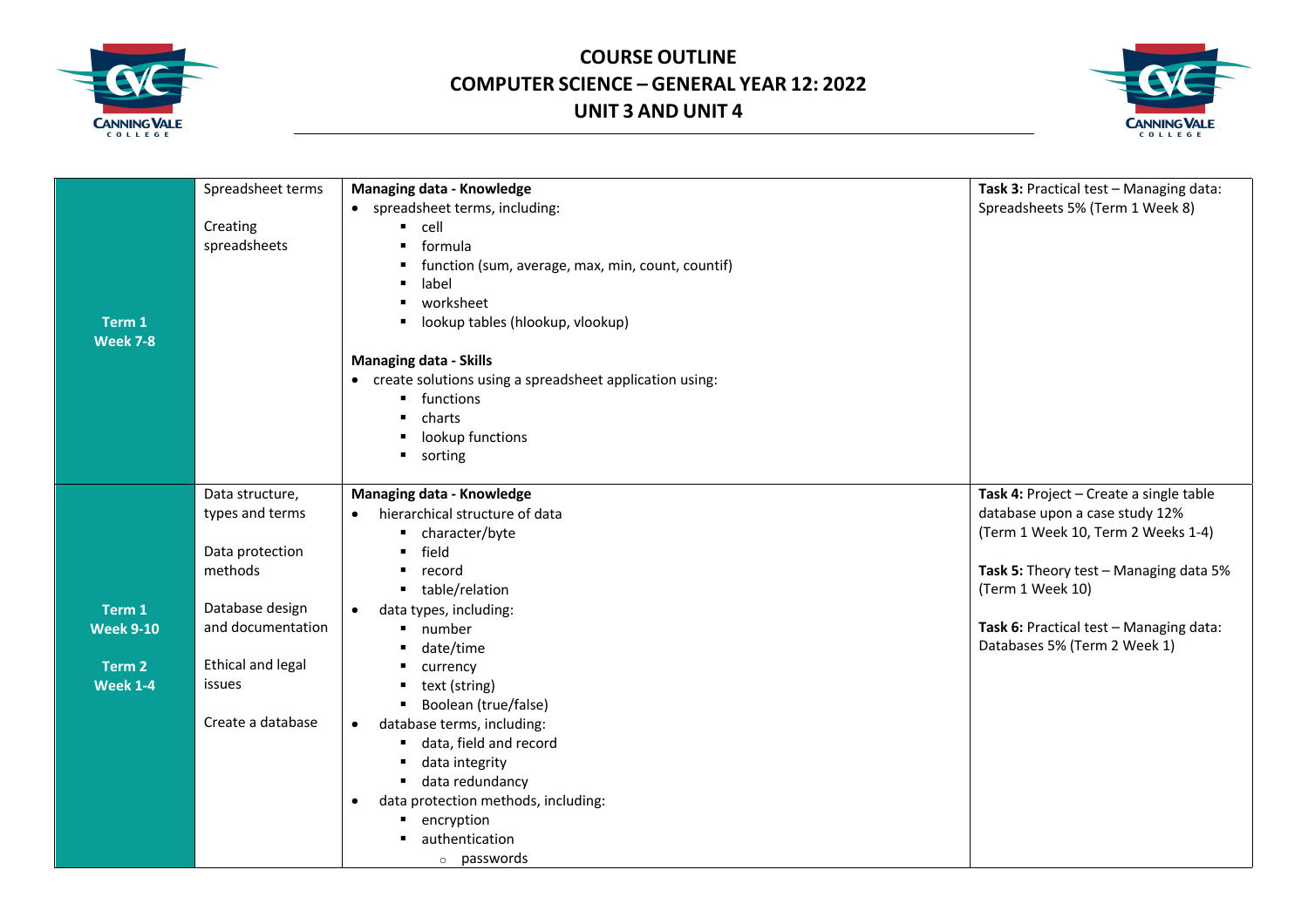



|                   |                      | biometric<br>$\circ$<br>digital signature<br>$\circ$<br>design considerations for visual interfaces and navigation systems within database systems<br>$\bullet$<br>the purpose of database documentation for the user<br>$\bullet$<br>ethical and legal issues relating to the personal use and storage of data<br>٠<br>legal requirements and implication of information kept by various organisations about<br>$\bullet$<br>individuals<br>issues related to use of online databases<br>٠ |  |
|-------------------|----------------------|---------------------------------------------------------------------------------------------------------------------------------------------------------------------------------------------------------------------------------------------------------------------------------------------------------------------------------------------------------------------------------------------------------------------------------------------------------------------------------------------|--|
|                   |                      | <b>Managing data - Skills</b>                                                                                                                                                                                                                                                                                                                                                                                                                                                               |  |
|                   |                      | • create a working single table database which includes:                                                                                                                                                                                                                                                                                                                                                                                                                                    |  |
|                   |                      | data types                                                                                                                                                                                                                                                                                                                                                                                                                                                                                  |  |
|                   |                      | primary keys                                                                                                                                                                                                                                                                                                                                                                                                                                                                                |  |
|                   |                      | forms                                                                                                                                                                                                                                                                                                                                                                                                                                                                                       |  |
|                   |                      | reports                                                                                                                                                                                                                                                                                                                                                                                                                                                                                     |  |
|                   |                      | queries<br>create a visual interface for users of a database<br>$\bullet$                                                                                                                                                                                                                                                                                                                                                                                                                   |  |
|                   |                      | create database documentation                                                                                                                                                                                                                                                                                                                                                                                                                                                               |  |
| Term 2<br>Week 3  |                      | Task 7: External Set task (SCSA) 15%                                                                                                                                                                                                                                                                                                                                                                                                                                                        |  |
|                   | Operating systems    | Developing software - Knowledge                                                                                                                                                                                                                                                                                                                                                                                                                                                             |  |
|                   | and utility software | • purpose and function of software to operate a computer system                                                                                                                                                                                                                                                                                                                                                                                                                             |  |
|                   |                      | operating systems                                                                                                                                                                                                                                                                                                                                                                                                                                                                           |  |
|                   | Software licensing   | utility software, including:                                                                                                                                                                                                                                                                                                                                                                                                                                                                |  |
|                   |                      | file compression<br>$\circ$<br>defragmenter                                                                                                                                                                                                                                                                                                                                                                                                                                                 |  |
| Term <sub>2</sub> |                      | $\circ$<br>anti-virus                                                                                                                                                                                                                                                                                                                                                                                                                                                                       |  |
| <b>Week 6-7</b>   |                      | $\circ$ anti-malware                                                                                                                                                                                                                                                                                                                                                                                                                                                                        |  |
|                   |                      | • application software                                                                                                                                                                                                                                                                                                                                                                                                                                                                      |  |
|                   |                      | requirements for software licensing, including:<br>$\bullet$                                                                                                                                                                                                                                                                                                                                                                                                                                |  |
|                   |                      | freeware                                                                                                                                                                                                                                                                                                                                                                                                                                                                                    |  |
|                   |                      | open source                                                                                                                                                                                                                                                                                                                                                                                                                                                                                 |  |
|                   |                      | shareware                                                                                                                                                                                                                                                                                                                                                                                                                                                                                   |  |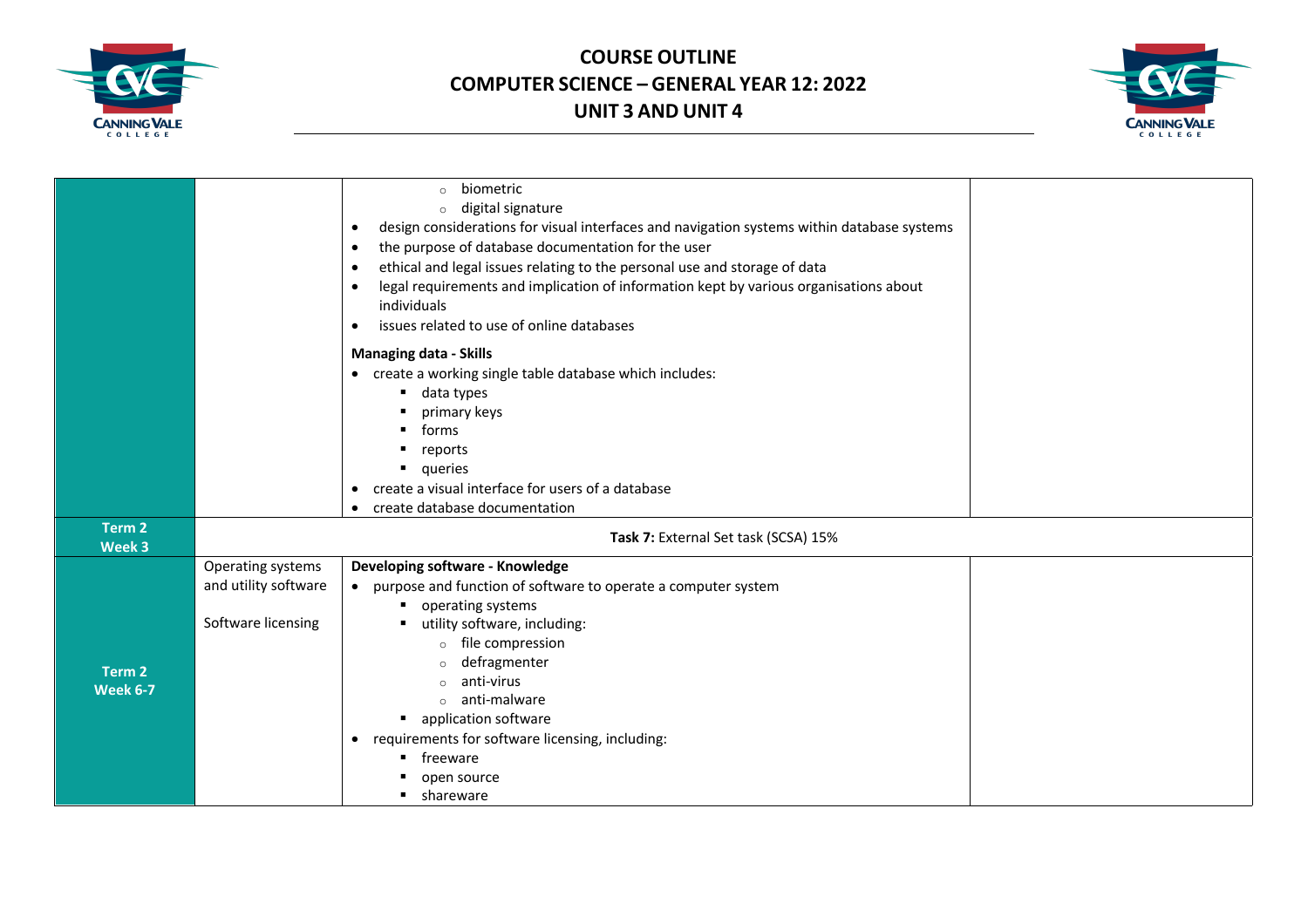



|                   | Software           | Developing software - Knowledge                                        |                                          |
|-------------------|--------------------|------------------------------------------------------------------------|------------------------------------------|
|                   | development cycles | • stages of the software development cycle (SDC)                       |                                          |
|                   |                    | state the problem                                                      |                                          |
|                   | Software           | plan and design<br>$\blacksquare$                                      |                                          |
|                   | development        | develop the solution<br>п.                                             |                                          |
| Term 2            | factors            | test the solution                                                      |                                          |
| Week 7            |                    | evaluate the solution<br>$\blacksquare$                                |                                          |
|                   |                    | factors affecting the development of software, including:<br>$\bullet$ |                                          |
|                   |                    | user needs<br>$\blacksquare$                                           |                                          |
|                   |                    | user interface                                                         |                                          |
|                   | Programming data   | <b>Programming - Knowledge</b>                                         | Task 8: Project - Create a computer      |
|                   | types              | characteristics of data types, including:                              | program 18%                              |
|                   |                    | ■ integer                                                              | (Term 2 Weeks 8-10, Term 3 Weeks 1-5)    |
|                   | Variable naming    | real (floating point number)                                           |                                          |
|                   | conventions        | Boolean                                                                | Task 9: Theory test - Programming 5%     |
|                   |                    | $\blacksquare$ character                                               | (Term 3 Week 3)                          |
|                   | Control structures | naming conventions for variables<br>$\bullet$                          |                                          |
|                   |                    | types of control structures, including:                                | Task 10: Practical test - Programming 5% |
|                   | Types of code      | sequence                                                               | (Term 3 Week 4)                          |
| Term 2            |                    | selection                                                              |                                          |
| <b>Week 8-10</b>  | Programming errors | $\circ$ one-way (if then)                                              |                                          |
|                   |                    | two-way (if then else)                                                 |                                          |
| Term <sub>3</sub> | Data validation    | $\circ$ multi-way (nested if)                                          |                                          |
| <b>Week 1-5</b>   |                    | • iteration                                                            |                                          |
|                   | Pseudocode and     | test first (while)<br>$\circ$                                          |                                          |
|                   | flow charts        | test last (repeat until)                                               |                                          |
|                   |                    | $\circ$ fixed (for)                                                    |                                          |
|                   | Create a digital   | types of code, including:<br>$\bullet$                                 |                                          |
|                   | solution           | <b>source</b>                                                          |                                          |
|                   |                    | executable                                                             |                                          |
|                   |                    | types of program or code errors, including:<br>$\bullet$               |                                          |
|                   |                    | syntax errors                                                          |                                          |
|                   |                    | run-time errors                                                        |                                          |
|                   |                    | logical errors<br>$\blacksquare$                                       |                                          |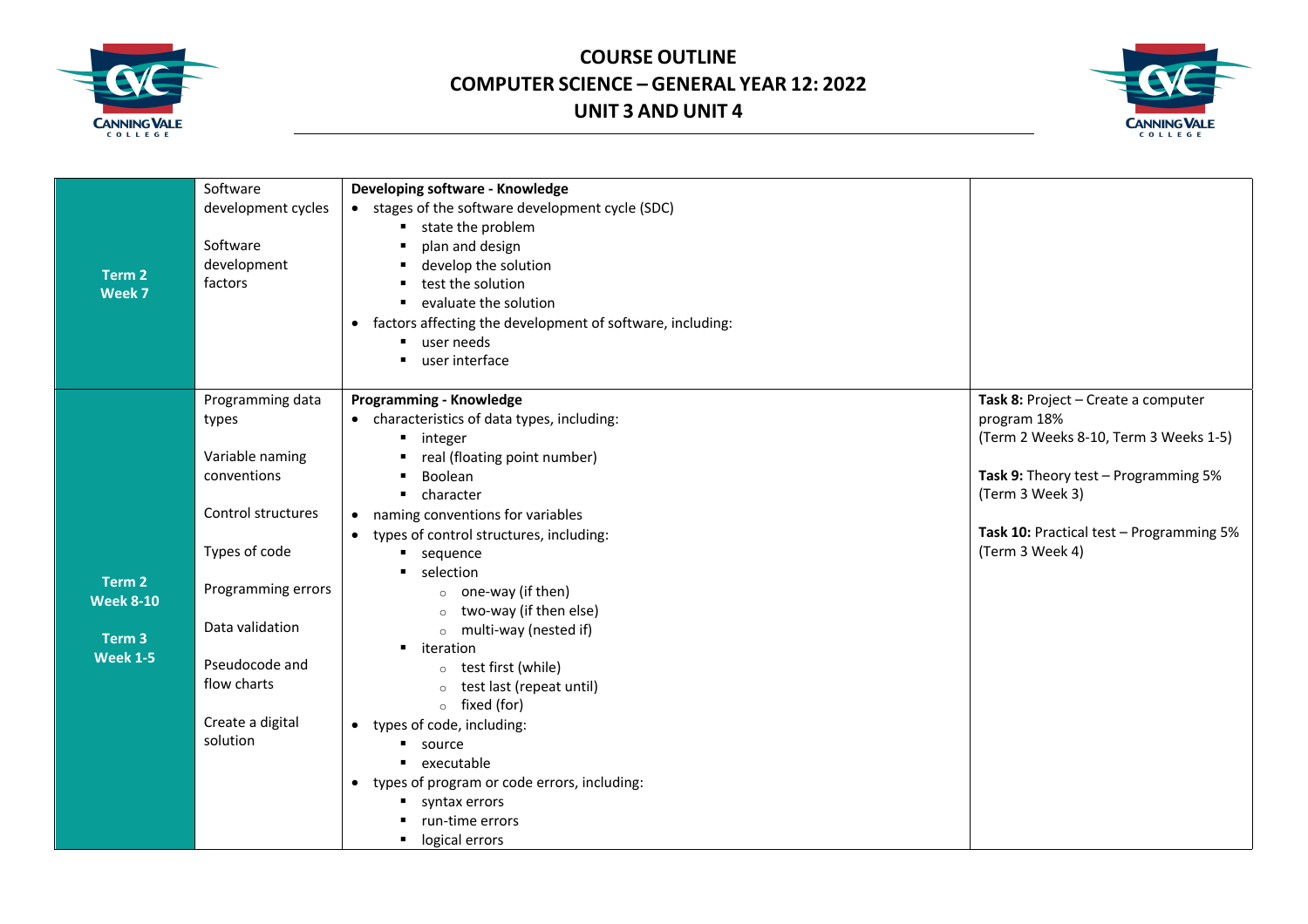



| • the concept of data validation, including:                                                       |  |
|----------------------------------------------------------------------------------------------------|--|
| test data                                                                                          |  |
| trace table                                                                                        |  |
| modelling of an algorithm to test for logic using flow charts<br>$\bullet$                         |  |
| <b>Programming - Skills</b>                                                                        |  |
|                                                                                                    |  |
| use pseudocode to represent a programming solution<br>$\bullet$                                    |  |
| create flow charts to represent a programming solution<br>$\bullet$                                |  |
| apply, using pseudocode and a programming language, the following programming<br>$\bullet$         |  |
| concepts:                                                                                          |  |
| $\blacksquare$ constants                                                                           |  |
| variables                                                                                          |  |
| apply, using pseudocode and a programming language, the following control structures:<br>$\bullet$ |  |
| sequence<br>٠                                                                                      |  |
| selection                                                                                          |  |
| iteration                                                                                          |  |
| apply, using pseudocode and a programming language, the following techniques:<br>$\bullet$         |  |
| develop internal and external documentation                                                        |  |
| select and apply suitable test data for checking the solution<br>٠                                 |  |
| use trace tables to test for and debug logic errors<br>٠                                           |  |
|                                                                                                    |  |
| <b>Developing software - Skills</b>                                                                |  |
| apply software development requirements, including:<br>$\bullet$                                   |  |
| user needs                                                                                         |  |
| user interface                                                                                     |  |
| apply the SDC to create a digital solution<br>$\bullet$                                            |  |
|                                                                                                    |  |
|                                                                                                    |  |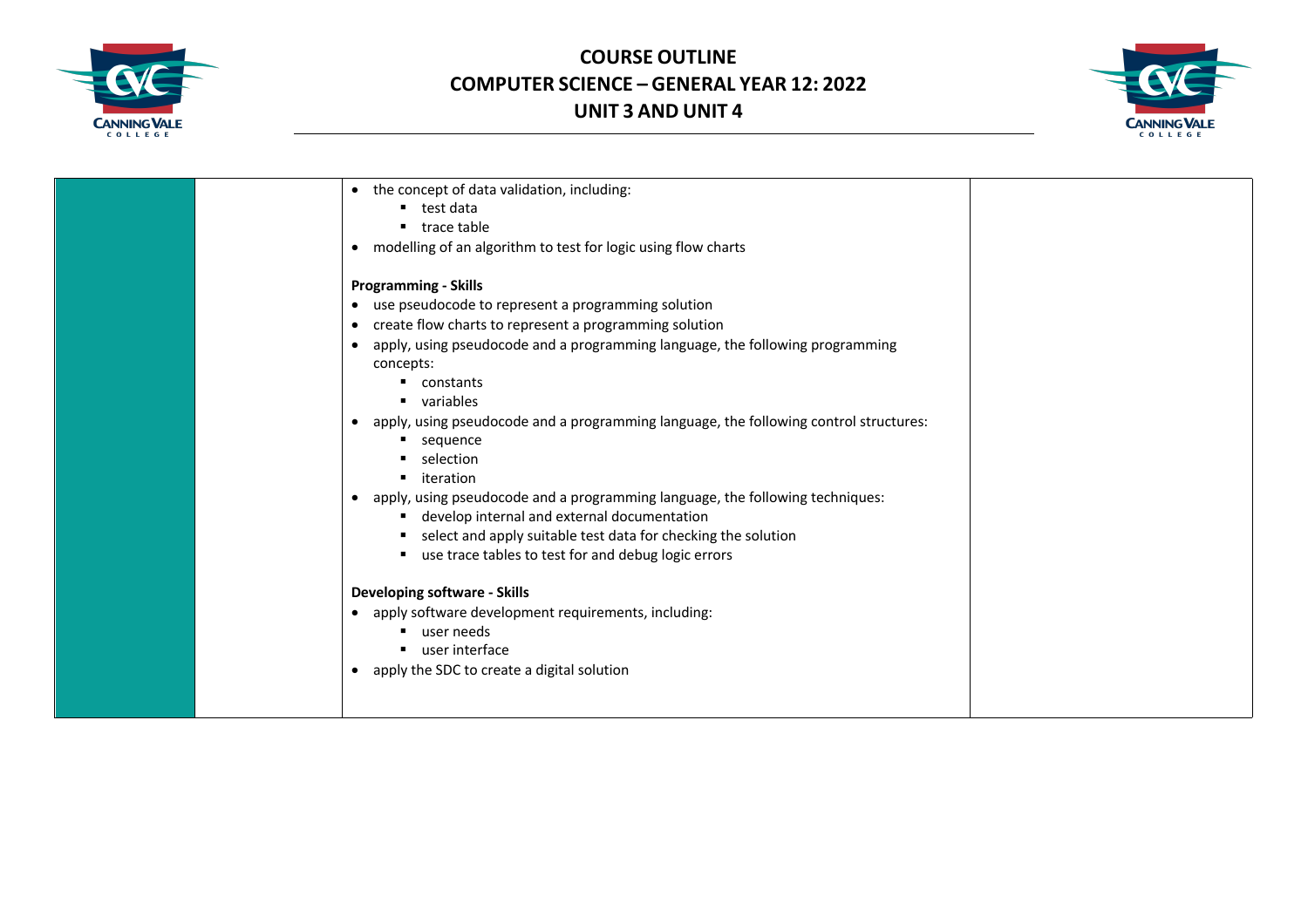



|                   | Types of networks  | <b>Networks and communications - Knowledge</b>                                                   | Task 11: Project - Design a LAN for a |
|-------------------|--------------------|--------------------------------------------------------------------------------------------------|---------------------------------------|
|                   |                    | types of communication networks                                                                  | household 10% (Term 3 Weeks 6-9)      |
|                   | Communication      | personal area network (PAN)                                                                      |                                       |
|                   | terms              | local area network (LAN)<br>п                                                                    | Task 12: Theory test - Networks and   |
|                   |                    | ■ wide area network (WAN)                                                                        | communications 5% (Term 3 Week 8)     |
|                   | Transmission media | star network topology<br>$\bullet$                                                               |                                       |
|                   |                    | diagrammatic representation of network topologies for PAN, LAN and WAN<br>$\bullet$              |                                       |
|                   | Hardware           | technologies appropriate for the implementation of a client/server and peer-to-peer<br>$\bullet$ |                                       |
|                   | components         | network                                                                                          |                                       |
|                   |                    | communication terms, including:<br>$\bullet$                                                     |                                       |
|                   | Protocols          | protocols<br>٠                                                                                   |                                       |
|                   |                    | digital                                                                                          |                                       |
|                   | Network security   | analogue                                                                                         |                                       |
|                   |                    | ethernet                                                                                         |                                       |
|                   | Types of malware   | characteristics of transmission media, including:<br>$\bullet$                                   |                                       |
|                   |                    | • twisted pair                                                                                   |                                       |
| Term <sub>3</sub> | Create network     | fibre optic                                                                                      |                                       |
| Week 6-9          | diagrams           | satellite                                                                                        |                                       |
|                   |                    | cellular                                                                                         |                                       |
|                   |                    | wireless                                                                                         |                                       |
|                   |                    | functions of the following computer hardware components required for networks                    |                                       |
|                   |                    | router                                                                                           |                                       |
|                   |                    | switch                                                                                           |                                       |
|                   |                    | firewall                                                                                         |                                       |
|                   |                    | modem                                                                                            |                                       |
|                   |                    | network interface card (NIC)<br>٠                                                                |                                       |
|                   |                    | wireless access point<br>bridge                                                                  |                                       |
|                   |                    | types of communication protocols, including:<br>$\bullet$                                        |                                       |
|                   |                    | post office protocol 3 (POP3)                                                                    |                                       |
|                   |                    | internet message access protocol (IMAP)                                                          |                                       |
|                   |                    | simple mail transfer protocol (SMTP)                                                             |                                       |
|                   |                    | ■ wireless access protocol (WAP)                                                                 |                                       |
|                   |                    | methods used to ensure security of information over the internet, including:<br>$\bullet$        |                                       |
|                   |                    | uthentication                                                                                    |                                       |